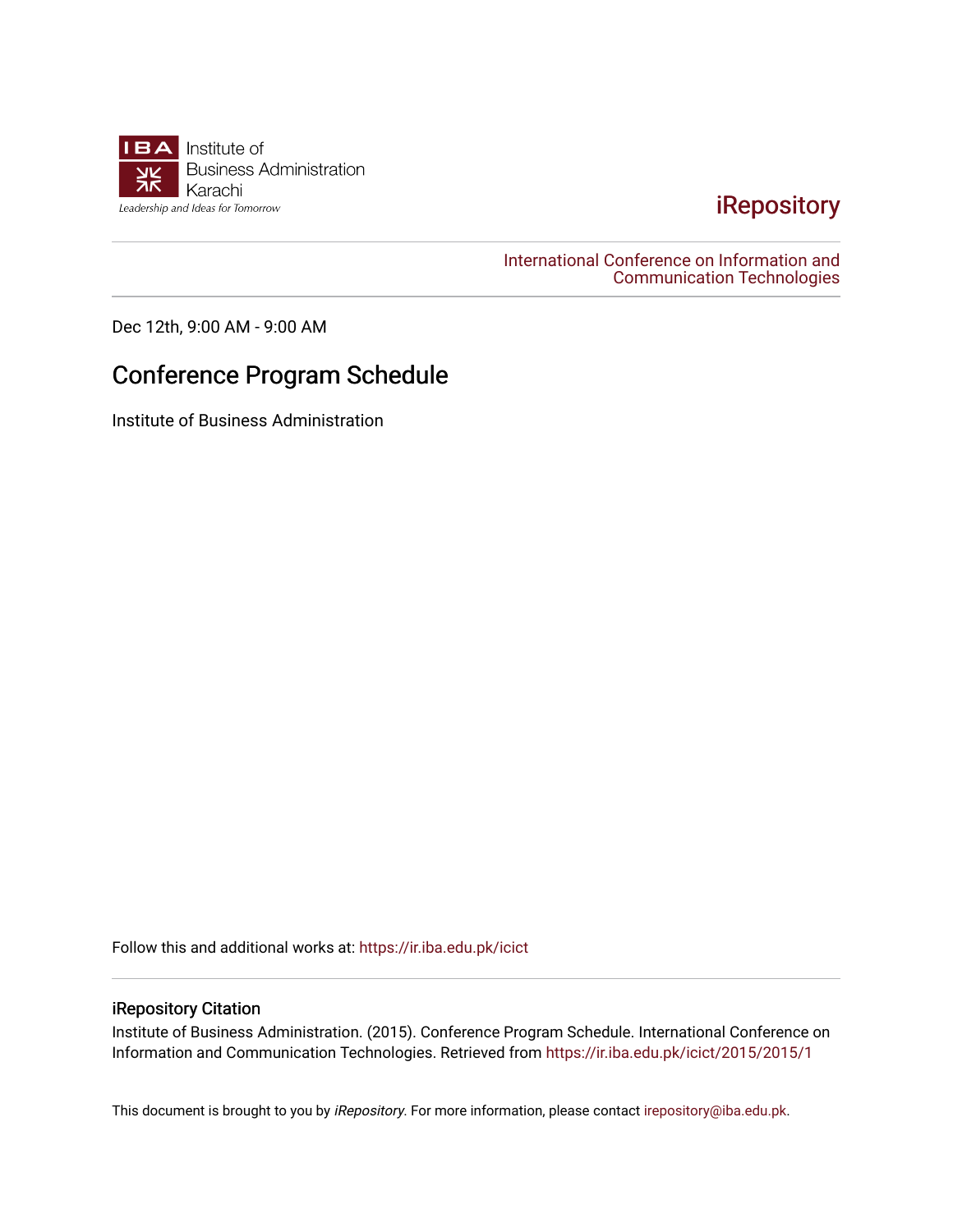## Conference Program

|  | Date: 11-Dec-15 |
|--|-----------------|
|--|-----------------|

| Day 1--Saturday, 12-Dec-2015 |                                                                       |                                                            |                                                                                                                                                                                                                                      |                                                                                                                                                       |  |  |
|------------------------------|-----------------------------------------------------------------------|------------------------------------------------------------|--------------------------------------------------------------------------------------------------------------------------------------------------------------------------------------------------------------------------------------|-------------------------------------------------------------------------------------------------------------------------------------------------------|--|--|
|                              |                                                                       | $9:00 - 9:30$                                              | Arrival of Delegates and Guests                                                                                                                                                                                                      |                                                                                                                                                       |  |  |
|                              | <b>G&amp;T Auditorium</b>                                             | $9:30 - 9:35$                                              | Tilawat                                                                                                                                                                                                                              |                                                                                                                                                       |  |  |
|                              |                                                                       | $9:35 - 9:45$                                              | Welcoming Remarks by Dean & Director IBA                                                                                                                                                                                             |                                                                                                                                                       |  |  |
| $9:00 - 10:30$               | lnaugusni                                                             | $9:45 - 9:55$                                              | Introduction of Keynote Speakers                                                                                                                                                                                                     |                                                                                                                                                       |  |  |
|                              |                                                                       | $9:55 - 10:30$                                             | Prof. Rui Neto                                                                                                                                                                                                                       | Service and Flow management                                                                                                                           |  |  |
| $10:30 - 11:00$              |                                                                       |                                                            | Marinheiro                                                                                                                                                                                                                           | Refreshments at Alumni Students' Center                                                                                                               |  |  |
|                              |                                                                       | $11:00 - 11:25$                                            | Dr. Akhtar Kalam                                                                                                                                                                                                                     | <b>Turbine Design</b>                                                                                                                                 |  |  |
|                              |                                                                       |                                                            |                                                                                                                                                                                                                                      | Engineering Intelligence in Human-Technology                                                                                                          |  |  |
| ⊣                            |                                                                       | $11:25 - 11:50$                                            | Dr. Sibte Raza Abidi                                                                                                                                                                                                                 | Interactions                                                                                                                                          |  |  |
| 11:00 - 1:30                 | Keynote session<br>G&T Auditorium                                     | $11:50 - 12:15$                                            | Dr. Amir Qayyum                                                                                                                                                                                                                      | Internet Governance in the Ecosystem of ICT                                                                                                           |  |  |
|                              |                                                                       | $12:15 - 12:40$                                            | Dr. Sharifullah Khan                                                                                                                                                                                                                 | Invited talk                                                                                                                                          |  |  |
|                              |                                                                       | $12:40 - 1:05$                                             | Dr. Jawwad Shamsi                                                                                                                                                                                                                    | Security and Privacy Issues in a Smart City                                                                                                           |  |  |
|                              |                                                                       | $1:05 - 1:30$                                              | Dr. Abdul Aziz Bhatti                                                                                                                                                                                                                | Virtual E-education in real time and on-line performance<br>assessment in higher education in developing countries                                    |  |  |
| $1:30 - 2:30$                |                                                                       |                                                            |                                                                                                                                                                                                                                      | such as Pakistan<br>Prayers / Lunch at Alumni Students' Center                                                                                        |  |  |
|                              |                                                                       |                                                            |                                                                                                                                                                                                                                      |                                                                                                                                                       |  |  |
|                              |                                                                       | Artificial Intelligence (Session chair: Dr. Jawwad Shamsi) |                                                                                                                                                                                                                                      |                                                                                                                                                       |  |  |
|                              |                                                                       | 2:30-2:50                                                  | Arm Gesture Recognition on Microsoft Kinect Using Hidden Markov Model-based<br>Representations of Poses by Shehroz Siddiqui, Yusra Snober, Shazem Raza, Furqan<br>Khan and Tahir Qasim Syed                                          |                                                                                                                                                       |  |  |
|                              |                                                                       | $2:50 - 3:10$                                              | Modeling of Lateral Dynamics of a UAV using System Identification Approach by Uzair<br>Ahmad, Mansoor Ahsan, Asaduallah I. Qazi and M. A. Choudhry                                                                                   |                                                                                                                                                       |  |  |
|                              | C-9, AMAN CED                                                         | $3:10 - 3:30$                                              | Formalizing Air Traffic Control System Using Agent-based Mobile Petri Nets by<br>Maryam Jamal and Nazir Ahmad Zafar                                                                                                                  |                                                                                                                                                       |  |  |
|                              | <b>Technical Papers Parallel session-I</b><br>Venue:                  | $3:30 - 3:50$                                              | Techniques and Approaches in Robocup@Home - A Review by Tahir Mehmood,<br>Usman Hashmi, Arsalan Akhter and Ammar Ajmal                                                                                                               |                                                                                                                                                       |  |  |
|                              |                                                                       | $3:50 - 4:10$                                              | Evolving HMM for ranking Twitter influence by Ali Ahmed Thawerani and Sayeed<br>Ghani                                                                                                                                                |                                                                                                                                                       |  |  |
|                              |                                                                       | $4:10 - 4:30$                                              | Identification of Opinion Leaders in Social Network by Nida Sadaf Khan, Maira Ata<br>and Quratulain Rajput                                                                                                                           |                                                                                                                                                       |  |  |
|                              |                                                                       | Networks-1 (Session Chair: Dr. Amir Qayyum)                |                                                                                                                                                                                                                                      |                                                                                                                                                       |  |  |
|                              |                                                                       | 2:30-2:50                                                  | Deploying uninterrupted Wireless Communication Networks by using Software<br>Define Cognitive Radios (SDCR) and Time Division Duplex (TDD) Transmission<br>Techniques in 5G Networks by Ahmed Qaddus, Aamir Ali Raza and Ali Mustafa |                                                                                                                                                       |  |  |
|                              | <b>Technical Papers Parallel session-II</b>                           | $2:50 - 3:10$                                              | Formalization of Security Properties using VDM-SL by Hafiz Muhammad Tahir,<br>Muhammad Nadeem, Ayza Shouket, Zeeshan Raza, Shafique Hussain and Nazir<br>Ahmad Zafar                                                                 |                                                                                                                                                       |  |  |
| $2:30 - 4:30$                | Venue: C-10, AMAN CED                                                 | $3:10 - 3:30$                                              | Validation of MUF and FOT parameters for Plain, Mountainous and Sea Region by<br>Mansoor Ahmad, Imran Rashid and Naseer Ahmad                                                                                                        |                                                                                                                                                       |  |  |
|                              |                                                                       | $3:30 - 3:50$                                              | Extending the benefits of LTE to unlicensed spectrum by Muhammad Usman Hadi                                                                                                                                                          |                                                                                                                                                       |  |  |
|                              |                                                                       | $3:50 - 4:10$                                              | Formal Modeling and Algorithm of Subnet-Based Backup Assigning in WSAN by<br>Hamra Afzaal and Nazir Ahmad Zafar                                                                                                                      |                                                                                                                                                       |  |  |
|                              |                                                                       | $4:10 - 4:30$                                              | Achieving Energy Efficiency in Body Area Networks (BAN's) through Avoiding Spatially<br>Correlated Contention by Arbab Wajid Khan, Anwar Ahmed Khan, Abdul Basit, Shama<br>Siddiqui and Abdus Salam                                  |                                                                                                                                                       |  |  |
|                              |                                                                       | Information Systems (Session Chair: Dr. Sibte Raza Abidi)  |                                                                                                                                                                                                                                      |                                                                                                                                                       |  |  |
|                              |                                                                       | 2:30-2:50                                                  |                                                                                                                                                                                                                                      | Analysis of Information Security through Asset Management in Academic Institutes of<br>Pakistan by Nadia Mumtaz                                       |  |  |
|                              | <b>Technical Papers Parallel session-III</b><br>Venue: C-11, AMAN CED | $2:50 - 3:10$                                              | Software Architecture and Requirements: A Systematic Literature Review by Dur-e-<br>Benish Batool, Yasir Hafeez Molta, Amber Sarwar, Mateen Ahmed Abbasi and Javeria<br>Jabeen                                                       |                                                                                                                                                       |  |  |
|                              |                                                                       | $3:10 - 3:30$                                              |                                                                                                                                                                                                                                      | Digital storytelling: A Powerful Educational Tool for Primary School Student by Amna<br>Noor Elahi, Zainab Mahmood, Maryam Shazadi and Sidrah Jamshed |  |  |
|                              |                                                                       | $3:30 - 3:50$                                              | Behaviour of Social Networks Regarding Spreading and Controlling of Diseases by<br>Sofia Kanwal, Ahmad Kamran Malik and Nazir Ahmad Zafar                                                                                            |                                                                                                                                                       |  |  |
|                              |                                                                       | $3:50 - 4:10$                                              |                                                                                                                                                                                                                                      | E-GOVERNMENT An Empirical Analysis of Current Literature by Muhammad Haider,<br>Muhammad Umer Khan and Sumbal Farooq                                  |  |  |
| $4:00 - 5:30$                | Workshop<br>Session-1                                                 | 4:00 -5:30                                                 |                                                                                                                                                                                                                                      | Innovation Management by Eram Abbassi                                                                                                                 |  |  |
| 05:30                        |                                                                       |                                                            |                                                                                                                                                                                                                                      | Refreshments at Alumni Students' Center                                                                                                               |  |  |
|                              |                                                                       |                                                            |                                                                                                                                                                                                                                      |                                                                                                                                                       |  |  |

**9:30 - 5:30 Project Exhibitions at CED Foyer Area**

| Day 2 -- Sunday, 13-Dec-2015                                                           |                                                |                 |                           |                                                                                                                                        |
|----------------------------------------------------------------------------------------|------------------------------------------------|-----------------|---------------------------|----------------------------------------------------------------------------------------------------------------------------------------|
| $9:00 - 10:30$                                                                         | N                                              | $9:00 - 9:30$   | Prof. John Bessant        | Skype Session: Managing at the innovation frontier:<br>Postcards from the edge                                                         |
|                                                                                        | Auditorium<br>session                          | $9:30 - 10:00$  | Prof. Robert F.<br>Murphy | Skype Session: Machine learning of models of cell<br>organization, differentiation and perturbation directly from<br>microscope images |
|                                                                                        | Keynote<br>G8T                                 | $10:00 - 10:30$ | Dr. Abdul Qadir           | Invited talk                                                                                                                           |
| $10:30 - 11:00$                                                                        | <b>Refreshments at Alumni Students' Center</b> |                 |                           |                                                                                                                                        |
| ო<br>Auditorium<br>session<br>11:00 -1:30<br>Keynote<br>Published by iRepository, 2022 |                                                | $11:00 - 11:25$ | Dr. Imran Hayee           | Optical Fiber - Enabler of Wireless Devices in the Palms of<br>Your Hands                                                              |
|                                                                                        |                                                | 11:25 -11:50    | Dr. Kamran Iqbal          | Biomechanical Models for Investigation of Postural Stability                                                                           |
|                                                                                        |                                                | $11:50 - 12:15$ | Dr. Imdadullah Khan       | large graph analysis                                                                                                                   |
|                                                                                        |                                                | $12:15 - 12:40$ | Dr. Wagar Saleem          | 3D Geometry: Opening the door to Virtual Worlds                                                                                        |
|                                                                                        | G8T                                            | $12:40 - 1:05$  | Dr. Sajjad Haider Zaidi   | Invited talk                                                                                                                           |
|                                                                                        |                                                | $1:05 - 1:30$   | Dr. Shahid Shaikh         | Document Clustering: Graph Based Representation and<br>Constraints                                                                     |